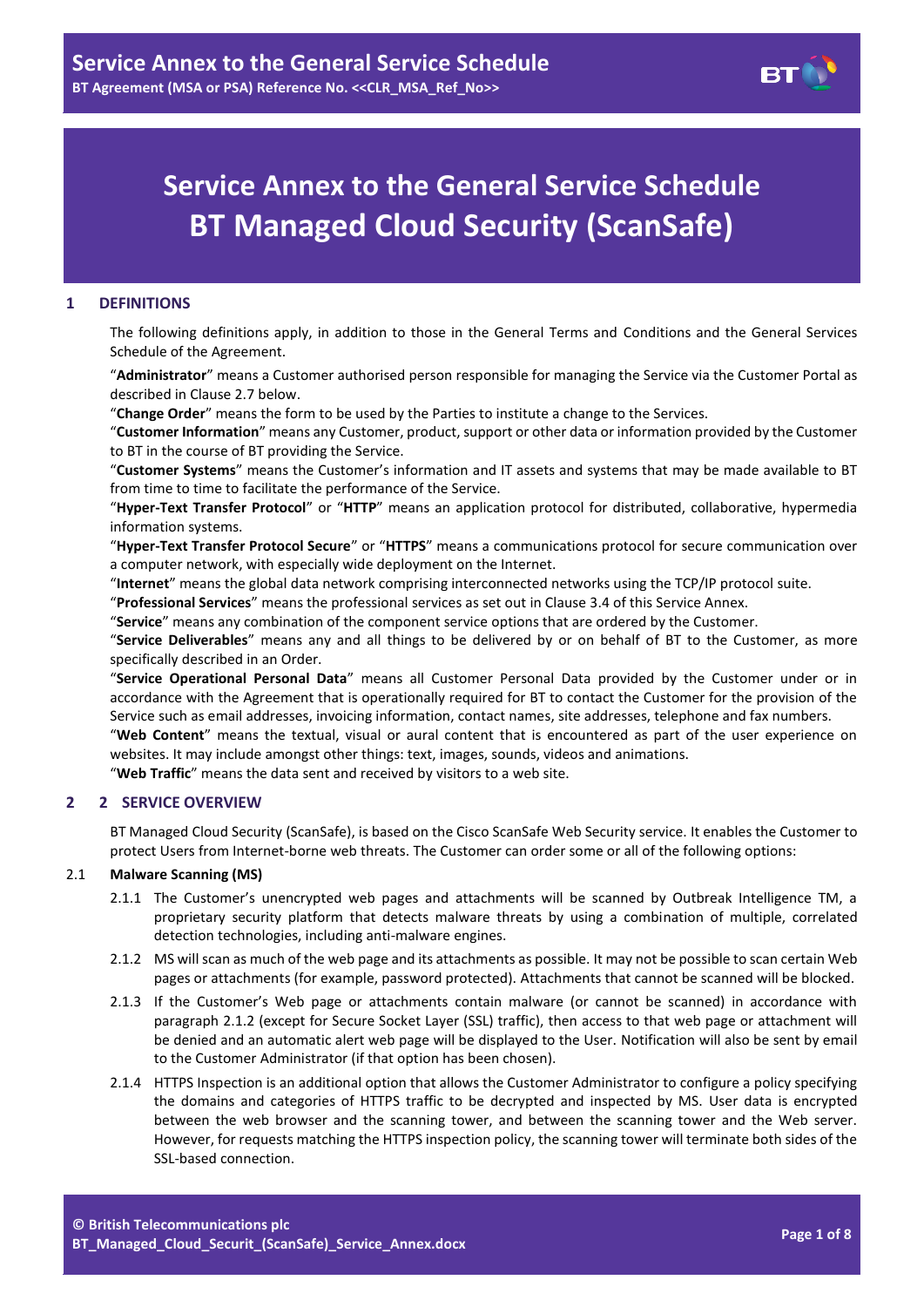- 2.1.5 HTTPS Inspection can be used for both malware detection and enhanced web filtering actions such as Outbound Content Control (see 2.2.6 below). There are two options to enable HTTPS Inspection to operate without certificate warnings at the browser:
	- (a) A certificate is generated by the administration portal which must be installed on all Users' browser clients; or
	- (b) A certificate signing request (CSR) is generated by the administration portal. The organisation's Certification Authority (CA) is used to sign this, and then the resulting certificate is uploaded via the portal. In this case no additional Customer side deployment is required where the CA is already installed at the browser.

# 2.2 **Web Filtering (WF)**

- 2.2.1 Web pages and attachments will be filtered using URL categorisation and content analysis.
- 2.2.2 The Customer can configure WF to create access restriction policies (based both on categories and types of content) and deploy these at specific times to specific Internet users or groups. A number of additional features (for example, 'blocked' and 'allowed' list functionality) are also available.
- 2.2.3 WF will filter as much of the web page and its attachments as possible. It may not be possible to filter certain web pages or attachments (for example, password protected). The Customer may also configure specific exceptions for web sites that should not be filtered. Encrypted traffic (that is HTTPS/SSL) cannot be filtered and will be passed through WF unless otherwise specified by the Customer in relation to specific categories of content.
- 2.2.4 The Customer has the option of performing individual and/or group administration and reporting capabilities by using the Connector software described below.
- 2.2.5 If a User requests a web page or attachment where an access restriction policy applies, then access to that web page or attachment will be denied and an automatic alert Web page will be displayed to the User. Notification may also be sent by email to the Customer Administrator.
- 2.2.6 Outbound Content Control gives the Customer flexibility to define rules based on the HTTP protocol's POST function. These filters look for specific files with certain characteristics (e.g. M05 or SHA1 checksums), keyword analysis, outbound file types, or preconfigured recognisable information (e.g. credit card numbers or social security numbers).

# 2.3 **Secure Mobility**

- 2.3.1 Optional software (AnyConnect) is available. If the Customer orders it, it can download the AnyConnect software to install on its Users' PC or laptop devices, in accordance with installation guidelines.
- 2.3.2 AnyConnect allows the User's PC or laptop to connect to the Service from a remote location outside the Customer's internal network. AnyConnect allows integration of the Service with a wide range of Cisco appliances such as routers.
- 2.3.3 AnyConnect may not support all User device setups.

# 2.4 **Data Retention (DR)**

The standard Service will retain allowed traffic data for 45 (forty five) days and blocked traffic data for one year. If the Customer requires it, extended DR up to six months (or more if allowed under the applicable law) can be ordered at an additional Charge that will be stated on the Order.

# 2.5 **Passive Identity Management (PIM)**

- 2.5.1 PIM enables the Customer to deploy the Service with User level granularity without the need to install proxies onsite. PIM does this by embedding some encrypted information in the user agent string (a characteristic identification string) that the web browser passes to the Service. PIM is typically deployed as part of a login script. Traffic is directed as per standard deployments without a Connector; eg through the use of a PAC (proxy auto configuration) file.
- 2.5.2 PIM may not support all browser applications. Microsoft Active Directory group information is not passed within the login script.

# 2.6 **Customer Portal (Portal)**

2.6.1 BT will provide the Customer with log-in details required to allow the Customer to access to a Web-based portal, to administer and report on the Service. Access to the Portal is via a secure (https) website and is passwordprotected.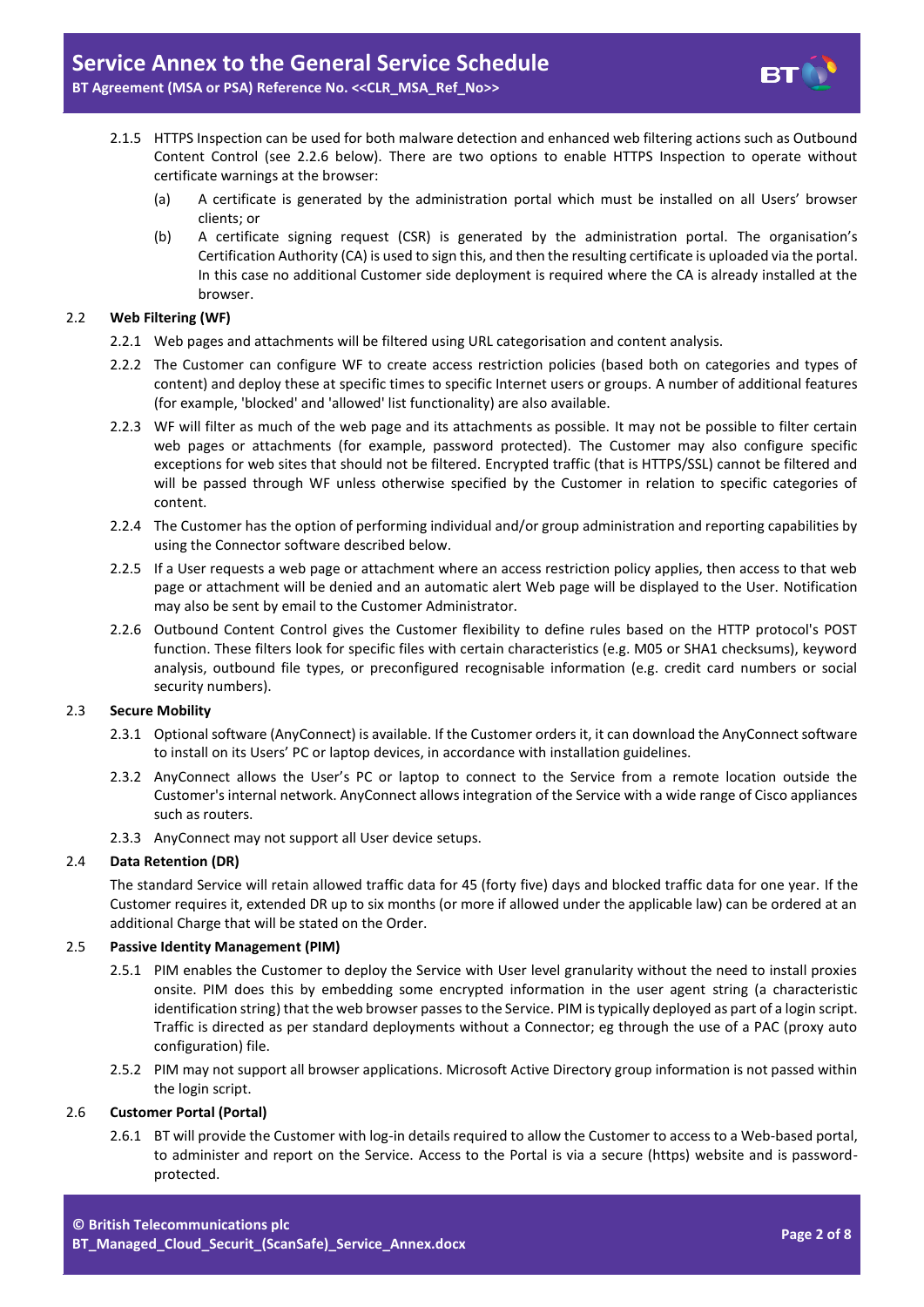

- 2.6.2 The Customer may allow multiple Administrators to access the Portal. The Customer is required to give each Customer Administrator a unique login and provide full access or read only privileges specific to each. This functionality allows a unique, single super User account that can create multiple Administrators.
- 2.6.3 The Portal enables the Customer Administrator to:
	- (a) review statistics of all malware stopped and other Web Content blocked;
	- (b) create access restrictions and apply these to specific Users or groups (if it has installed the Connector);
	- (c) customise browser alert pages seen by Users when web-access to a particular site or file is denied;
	- (d) update administration details for real-time email alerts; and
	- (e) configure and schedule automated system auditing and reporting.
- 2.6.4 Automated reports are available on overall traffic, bandwidth, blocked URLs and Web malware stopped. The Portal also offers a comprehensive selection of additional reports, generated daily, which provide in-depth analysis in the form of graphs, tables, and exportable data files. The Customer can schedule regular reports for different service functionality and specify Users, times, and email it to certain Users or groups.
- 2.6.5 Audit Logging functionality records administration, configuration, filtering, and policy changes made for the Service, and can be configured by the Customer Administrator or the Customer super User. Auditing includes what was changed, by whom and when. Audit logs can be searched by specifying a time period, category or type of logs, and type of action taken.
- 2.6.6 Privacy Logging functionality, when enabled, will log when web pages are blocked according to web filtering policy, but will obfuscate private details such as source username and IP address. This feature helps the Customer to comply with local privacy policies or regulations, where applicable.
- 2.6.7 Block Alert Pages are dynamically generated HTML pages displayed to Users when they are prevented from accessing prohibited Web Content. The Customer can choose a standard block alert page or its own customised content which can be uploaded via the Portal. A user guide is available to the Customer.

#### <span id="page-2-0"></span>2.7 **Advanced Malware Protection (AMP)**

Advanced Malware Protection (AMP) is included in the Web Security Premium Bundle, and may be ordered separately by customers of the existing service. If ordered, ScanSafe will provide AMP technology to the Customer for performing file analysis at the gateway to detect malware threats. This functionality augments the anti-malware detection and blocking capabilities offered by Web Malware Scanning.

Cryptographic hashes of files are collected and transmitted to a ScanSafe-managed cloud service where analysis is performed and a disposition is made whether the file is malicious, neutral or unknown.

If a disposition is unable to be made after the analysis of the hash of a file, the Customer has the additional ability to submit the file to a separate cloud-based sandbox managed by ScanSafe for further analysis. The Customer can configure AMP to limit the type of files sent to the sandbox. After the file analysis is completed, reputation reporting, file behavior reporting and retrospective verdict alerting are accessible from the ScanCenter portal.

#### 2.8 **Cognitive Threat Analytics (CTA)**

Cognitive Threat Analytics (CTA) is included in the new Web Security Premium Bundle and may be ordered by customers, together with AMP, as an upgrade to their existing service. If ordered, CTA performs a behavioral analysis of the web logs generated by the service and identifies anomalous traffic that indicates possible malware infections, malicious activity, or policy violations on the Customer network ("**Incidents**"). CTA generates Incident reports for the Customer which are accessible from the ScanCenter portal. The CTA Incident report lists Incidents that indicate possibly infected hosts on the Customer network that communicate through the service. The Customer is responsible for investigating and/or mitigating Incidents reported by CTA, and ScanScafe is not responsible for any investigation and/or mitigation of incidents.

# **3 SERVICE DELIVERY**

- 3.1 BT shall use its reasonable endeavours to provide the Service within 10 (ten) Business Days from the date that a correctly completed Order and all technical information reasonably required by BT has been received from the Customer.
- 3.2 BT will notify the Customer that the Service has been enabled, and provide activation support to the Customer. BT will send to the Customer a welcome letter that will explain the necessary configuration changes required to be made by the Customer in order to use the Service. The Operational Service Date occurs once BT notifies the Customer that the Service has been enabled.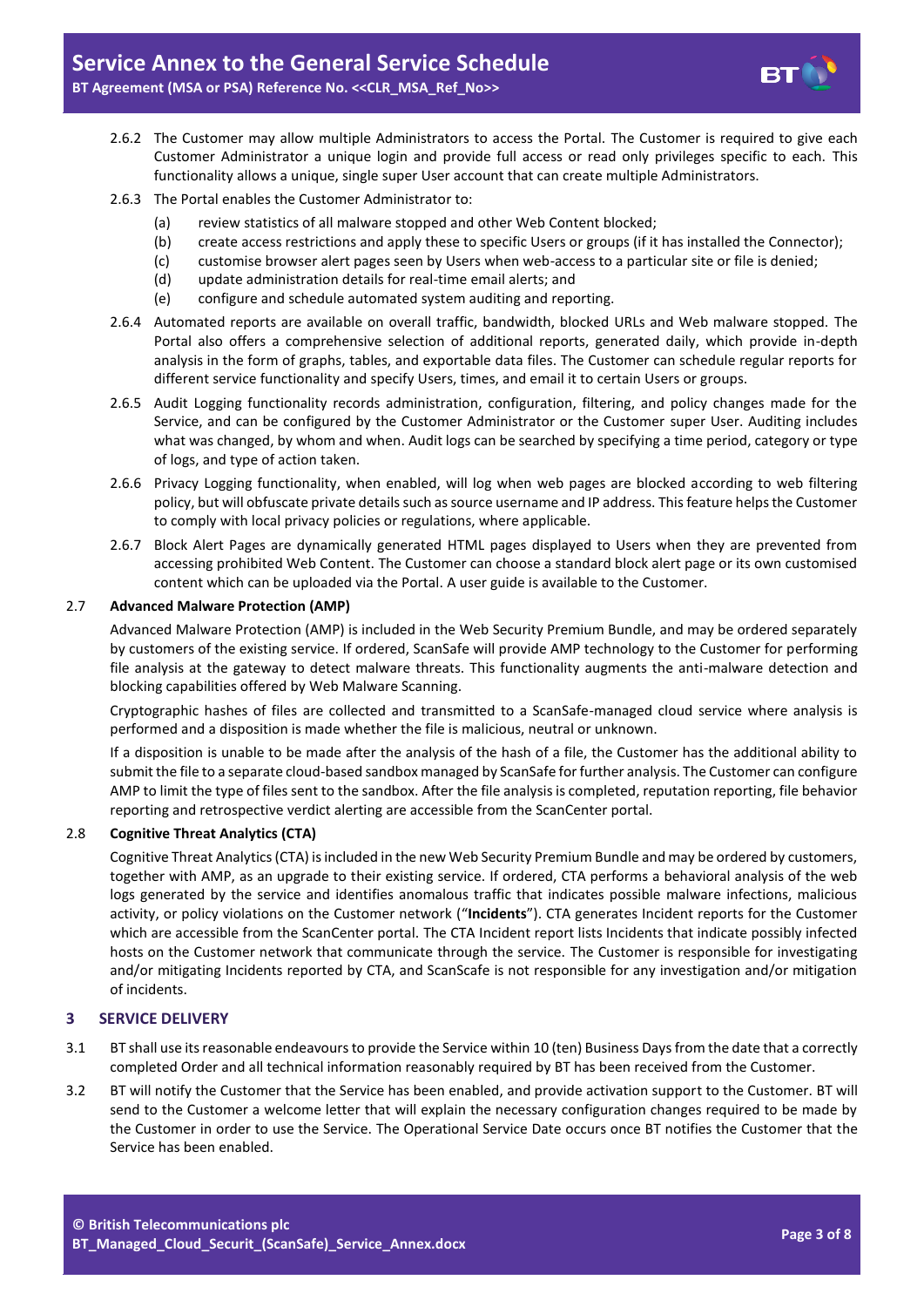

- 3.3 A Cisco Service Delivery Manager (SDM) is assigned to each new Order and provides implementation assistance to the Customer for the ScanSafe configuration. The Cisco SDM will provide guidance related to connector configuration, best practice for initial web filtering policy creation, setting up user granularity, ScanCenter portal training, and instruction on reporting. Cisco SDM will also work with the Customer to configure their own ASA/ISR/WSA devices by providing a configuration template.
- <span id="page-3-0"></span>3.4 Where integration with other BT services or configuration of BT managed devices is required, professional services provided by BT personnel ("**Professional Services**"), will be provided by BT as set out in the Order. BT will review the Customer requirements and advise on suitability of hardware / software and overall solution approach. BT will configure any BT managed customer devices that are required for connection with the ScanSafe service. BT can also provide additional consultancy services where needed and agreed with the Customer including assistance with initial policy creation. All BT Professional Services will be charged on a per day fee basis.
- 3.5 BT shall use its reasonable endeavours to meet any estimates regarding any timescales or any results projected in connection with the Professional Services. Any such estimates are targets only and are dependent upon the accuracy and completeness of the information supplied to BT by the Customer and third parties, the degree of assistance given by the Customer and the manner in which any results of the Professional Services are used. Accordingly the Customer acknowledges and agrees that the Professional Services may not be completed within the expected timescales or achieve the projected results.
- 3.6 BT shall not be responsible for the way in which the Customer uses the Deliverables or any other output from the Professional Services.
- 3.7 The Customer agrees that Customer Equipment and Customer Systems will be provided to or made available to BT at no cost to BT where necessary for use in performance of the Professional Services, subject to any security or other procedures that accompany such Customer Equipment or Customer Systems.

# **4 PERSONNEL**

- 4.1 BT shall perform the Professional Services using such personnel as it considers suitably qualified. BT shall be solely responsible for directing, controlling and supervising the work performed by BT. BT reserves the right at any time to vary personnel upon reasonable notice to meet business and personal needs of personnel.
- 4.2 BT personnel engaged in the performance of the Professional Services shall at all times remain under the direction and control of BT and the conditions of employment of BT shall continue to apply to such personnel.
- 4.3 Subject to the provisions of the General Terms and Conditions (Confidentiality) nothing in this Service Annex shall prevent BT from assigning BT personnel performing the Professional Services from providing similar services for third parties or in any way restricting BT's use of such personnel.
- 4.4 The Customer shall not employ or engage as an independent consultant or offer such employment or engagement to any of BT's employees who are involved in providing the Professional Services, without BT's prior written agreement during the term of this Service Annex and for twelve months after its termination. If the Customer breaches this condition then BT may, in its sole discretion, charge the Customer a fee equivalent to one hundred days' work by that person at his/her then current full daily fee rate. This shall not apply where the BT employee successfully applies for a generally advertised Customer position that is demonstrably not intended to circumvent this non-solicitation restriction.

# **5 SERVICE MANAGEMENT BOUNDARY (SMB)**

BT's Cloud Security service boundary is the point where the Customer's traffic (inbound or outbound) is presented to the ScanSafe infrastructure. The Service excludes the Customer's Internet transport, and configuration.

# **6 THE CUSTOMER'S RESPONSIBILITIES**

The Customer will:

- 6.1 be solely responsible for the provision, maintenance and payment for its access connection to the Internet or any equipment necessary to make such connection.
- 6.2 direct external HTTP, HTTPS and FTP over HTTP requests (including all attachments, macros or executables) through the Service. The configuration settings required to direct this external traffic via the Service are made and maintained by the Customer (with assistance and support from BT as reasonably required) and are dependent on the Customer's technical infrastructure. The Customer should ensure that internal HTTP/HTTPS/FTP over HTTP traffic (eg to the corporate intranet) is not directed via the Service.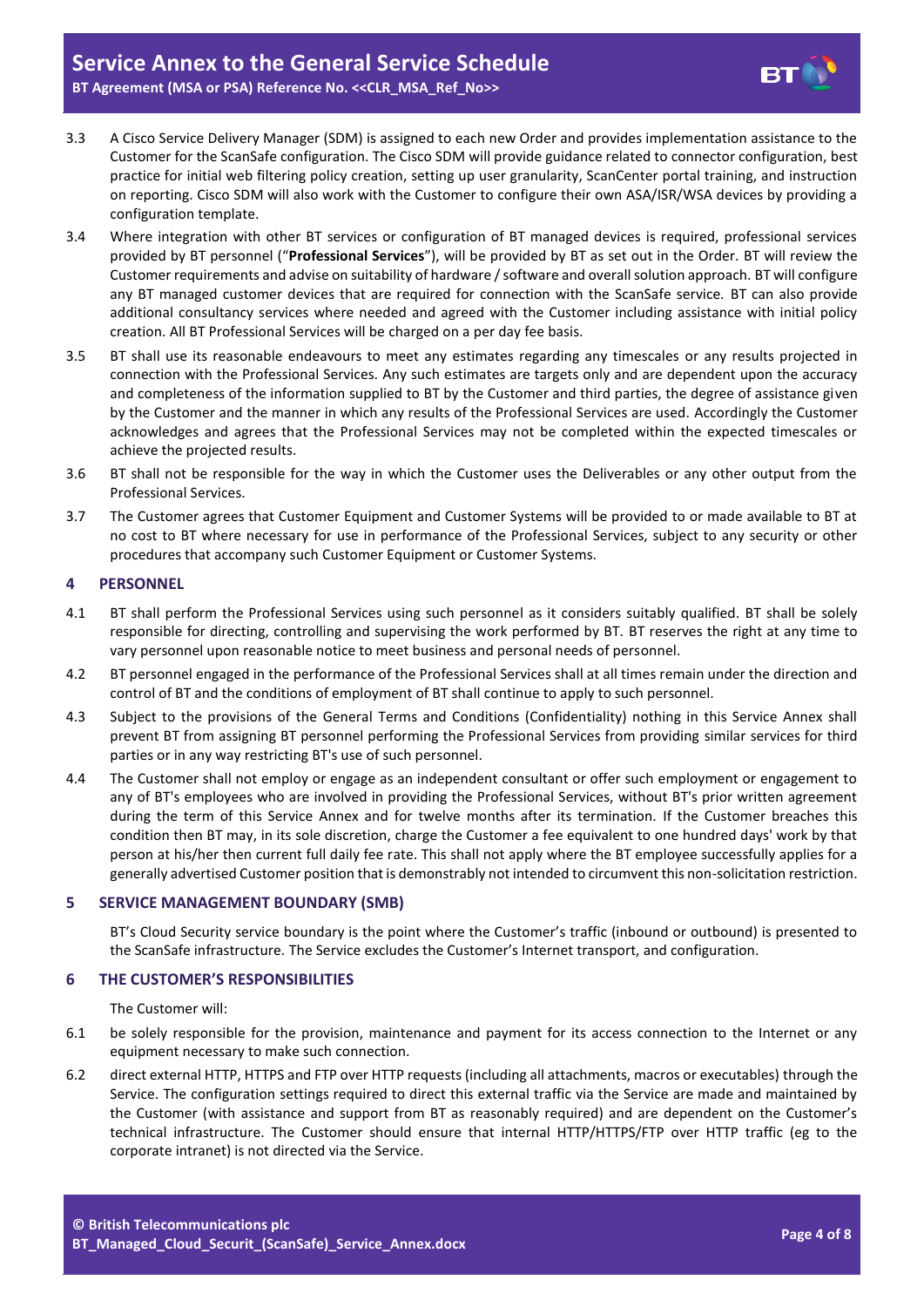- 6.3 supply BT with all its technical data and any other information BT may reasonably request from time to time to allow BT to supply the Service.
- 6.4 inform BT 5 (five) days in advance and provide details of any changes to the Customer network that may impact the working of the Service. This is so that BT may arrange for any necessary changes to the Service configuration. If this information is not provided, or is provided less than 5 (five) days before a change, then BT shall not be liable for any incorrect operation of the Service.
- 6.5 inform BT within 5 (five) days if the number of Users increases by more than 5% from the number of Users set out on the Order, in which case BT reserves the right to increase the Charges. BT reserves the right to require a new Order, if the number of Users shown by Web Traffic logs exceeds the number of Users set out on the original Order.

# **7 ACCEPTABLE USE POLICY**

The following conditions apply in addition to the Acceptable Use Policy in the General Services Schedule.

The Customer's Users must not under any circumstances whatsoever commit, or attempt to commit, directly or indirectly any action that may threaten the Service, whether deliberate, negligently or otherwise. This shall include but is not limited to:

- (a) interfering with the use of the Service by other authorised Users; altering, tampering with or circumventing any aspect of the Service;
- (b) attempting to crash a Service host or network; e.g. "**denial of service**" attacks, or "**flooding**" attacks against a Service host or network;
- (c) reselling, passing-through, renting, leasing, timesharing or branding the Service or otherwise providing the Service to any party which is not contractually authorised by BT to receive the Services;
- (d) testing or reverse-engineering the Service in order to find limitations, vulnerabilities or evade filtering capabilities;
- (e) supplying proprietary information about the Service, including but not limited to screen shots, product documentation, demonstrations, service descriptions, announcements, or feature roadmaps to unauthorised third parties;
- (f) any excessive use of the Service that generates unreasonably and unnecessarily high traffic loads
- (g) the creation, transmission, storage, or publication of any kind of virus or corrupting program or corrupted data.
- (h) (h) using the Services for any unlawful, invasive, infringing, defamatory or fraudulent purpose;
- (i) (i) any attempt to circumvent the user authentication or security of a Services host or network;
- (j) (j) any other action that may adversely affect the Services or their operation

BT shall have the right to suspend or terminate the Services and to take such action as may, at BT's sole discretion, be deemed necessary in the event of any attack upon the Services or network, or if the Customer's use of the Services represents an imminent threat to the network, or if so directed by a court or competent authority. Furthermore, BT may instigate civil and/or criminal proceedings as appropriate as against the perpetrators of such prohibited action.

# **8 CHARGES AND PAYMENT TERMS**

8.1 The Charges for the Service will comprise some or all of the following components, depending on the options selected on the Order:

| <b>Pricing Element</b>                       | <b>One-time Charge</b> | <b>Recurring Charge</b> | How Charges will be applied |
|----------------------------------------------|------------------------|-------------------------|-----------------------------|
| <b>Malware Scanning</b>                      |                        | Monthly per User        |                             |
| <b>Web Filtering</b>                         |                        | Monthly per User        |                             |
| <b>Malware Scanning and Web</b><br>Filtering |                        | Monthly per User        |                             |
| <b>Web Security Premium Bundle</b>           |                        | Monthly per User        |                             |
| <b>Secure Mobility (AnyConnect)</b>          |                        | Monthly per User        |                             |
| Data Retention                               |                        | Monthly per User        |                             |
| <b>Advanced Threat Detection</b>             |                        | Monthly per User        | Minimum 1000 users          |
| <b>Advanced Malware Protection</b>           |                        | Monthly per User        |                             |
| Guest W-Fi (bandwidth based)                 |                        | Monthly per             |                             |
|                                              |                        | bandwidth               |                             |
| Log Extraction                               |                        | Monthly per User        |                             |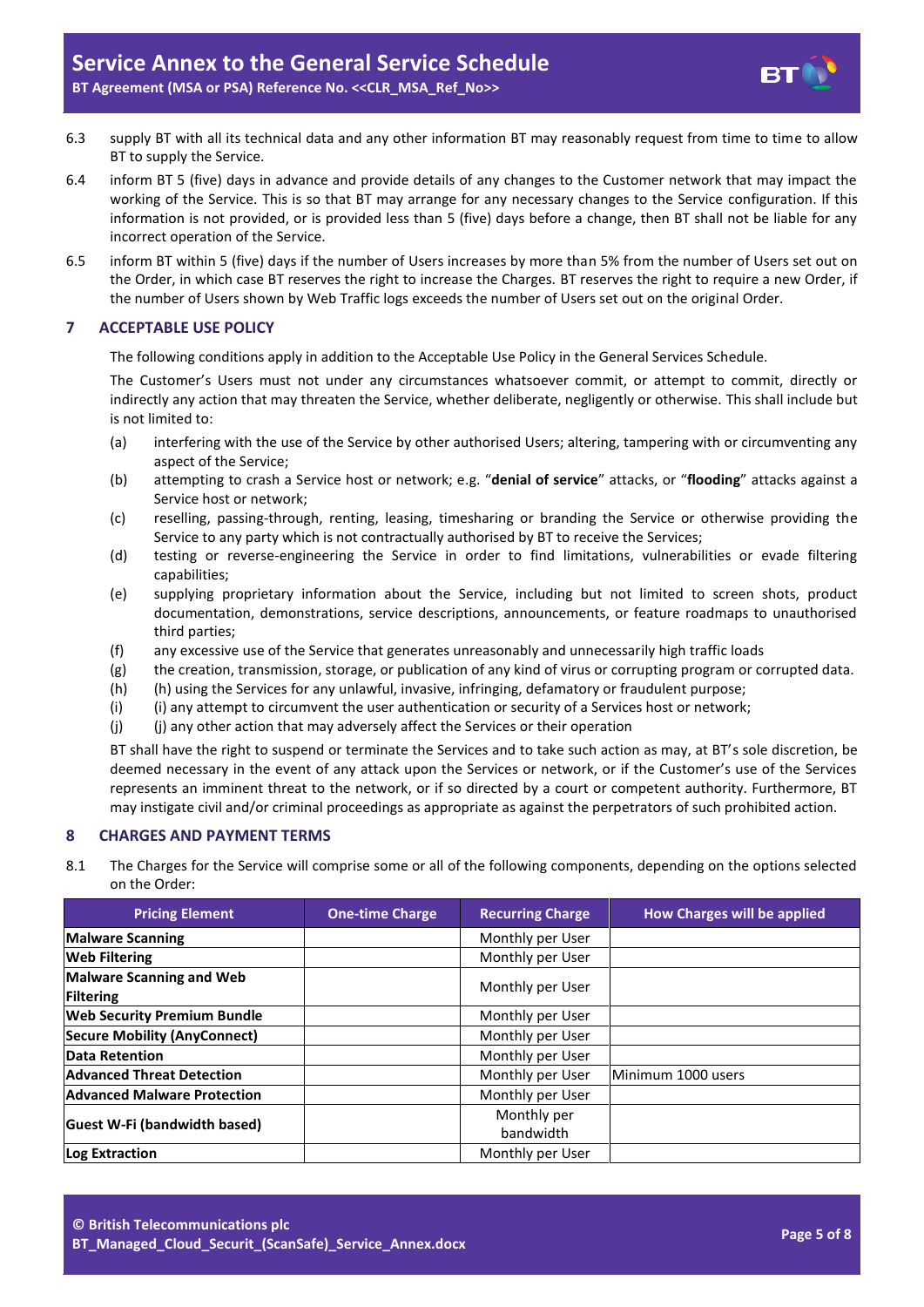# **Service Annex to the General Service Schedule**

**BT Agreement (MSA or PSA) Reference No. <<CLR\_MSA\_Ref\_No>>**

| L<br>г<br>- |  |
|-------------|--|
|             |  |

| <b>Pricing Element</b>                                    | <b>One-time Charge</b> | <b>Recurring Charge</b> | How Charges will be applied |
|-----------------------------------------------------------|------------------------|-------------------------|-----------------------------|
| <b>Professional Services/Ad-Hoc</b><br><b>Consultancy</b> | Per Dav                |                         |                             |

8.2 If additional Charges are incurred by BT, and not otherwise incorporated into a Change Order, as a result of:

- (a) any alteration or addition to the Professional Services as detailed in the Order;
- (b) abortive visits to the Site arising from failure or delay by the Customer in providing access to the Site;
- (c) delays due to the Customer's failure to provide Customer Information; and/or
- (d) failure or delays by the Customer in attending or arranging meetings reasonably required by BT in order to perform the Professional Services,

then the Customer shall be liable to pay such additional Charges.

#### 8.3 **Changes to Customer Requirements**

If either **(a)** the Customer wants to add Users to an existing Service, and/or **(b)** add Service options to the existing Service ("**Changes**"), then following is required before such Changes will be accepted:

- (i) for requested Changes to be implemented more than 60 (sixty) days from the end of the Minimum Period of Service, and whereby the Customer does not want to extend the Minimum Period of Service, the Parties first need to agree on new applicable Charges by signature of a Change Order;
- (ii) for requested Changes to be implemented less than 60 (sixty) days from the end of the Minimum Period of Service, the new applicable Charges and a new Minimum Period of Service for the whole Service needs to be agreed by a Change Order.

Customer bandwidth-usage will be actively monitored and monthly usage reports will be generated. Customers exceeding monthly bandwidth usage beyond purchased limits for 2 consecutive months will be charged for additional bandwidth.

#### 8.4 **Termination and Early Termination**

- 8.4.1 In variance to the General Terms and Conditions of the Agreement, either Party may terminate the Service by providing at least 30 (thirty) days' prior written notice to the other Party.
- 8.4.2 In variance to the General Service Schedule, if the Customer terminates the Service before the end of the Minimum Period of Service, then the Customer must pay, by way of compensation, all remaining Monthly Charges until the end of the Minimum Period of Service.

# **9 SERVICE LEVELS**

The Service Levels as set out in the General Service Schedule apply to this Service, save for Availability which shall be replaced with 9.1 below.

# <span id="page-5-0"></span>9.1 **Service Availability**

The Service will process and deliver web requests 99.999% of the total hours during every month that the Customer uses the Service ("**Availability**"). Availability will be determined on an aggregate basis across all Customer sites. The Customer will be provided with both primary and secondary proxy addresses for each site from Web Traffic may be directed. As a result, non-Availability occurs only where Web Content sent from a site to both proxy addresses is not being received or transmitted to end users at the affected Customer site., The above applies only to downtime due in whole or in part to BT's inability to provide Service to the Customer which is not due to events of force majeure, or to acts or omissions by the Customer or its staff/officers/agents/contractors which are in contravention of this Agreement. The following Service Credits apply as sole and exclusive remedy for a breach of this Service Level.

| <b>Monthly Service Availability</b> | <b>Service Credit as percentage of Monthly</b><br><b>Charges for the Service</b> |
|-------------------------------------|----------------------------------------------------------------------------------|
| 99.999 - 99.5 %                     | 10%                                                                              |
| 99.49 - 99.0 %                      | 20%                                                                              |
| $98.99 - 98.5 %$                    | 30%                                                                              |
| 98.49 - 98.0%                       | 40%                                                                              |
| $97.99 - 97.5 %$                    | 50%                                                                              |
| $97.49 - 97.0 %$                    | 60%                                                                              |
| $96.99 - 96.5 %$                    | 70%                                                                              |
| $96.49 - 96.0 %$                    | 80%                                                                              |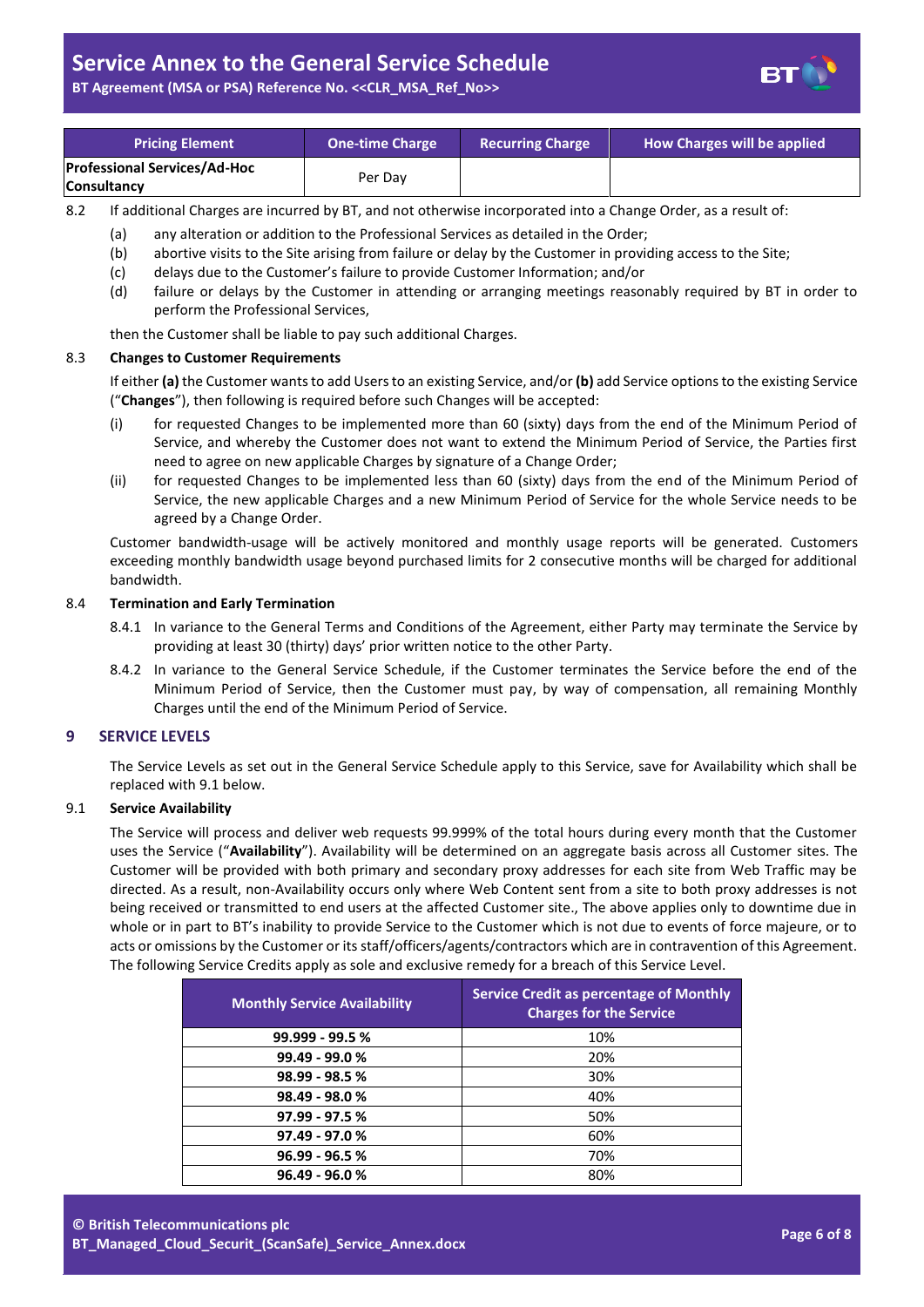**BT Agreement (MSA or PSA) Reference No. <<CLR\_MSA\_Ref\_No>>**

| Ш<br>- - |  |
|----------|--|
|          |  |

| <b>Monthly Service Availability</b> | Service Credit as percentage of Monthly<br><b>Charges for the Service</b> |
|-------------------------------------|---------------------------------------------------------------------------|
| $95.99 - 95.5 %$                    | 90%                                                                       |
| Less than 95.5%                     | 100%                                                                      |

# <span id="page-6-0"></span>9.2 **Web Filtering Latency (WFL)**

WFL refers to the additional web page load time attributable to the web Services. WFL is assessed by reference to the average elapsed time between a web page request being sent to BT at the datacentre where the applicable scanning towers are located and receipt of the requested web-page data by the requesting party.

WFL shall be assessed solely by reference to the time taken to download a discrete resource from a selection of popular websites. For the avoidance of doubt the WFL SLA does not apply to the Anywhere+ service.

To calculate the average WFL, the average elapsed time taken to download a discrete resource will be measured from each of the websites referred to above ("**Filtered Response Time**") and compared to the average elapsed time taken for identical Web page requests by the same requesting party during the same testing period which are not processed through the Services ("**Unfiltered Response Time**"). Each such sample of the Filtered Response Time and Unfiltered Response Time is referred to as a "**Sampled Pair**". Such samples shall be taken every 60 minutes.

The Filtered Response Time (averaged over all of the Sampled Pairs) in any month will not exceed the greater of:

- (a) one second more than the Unfiltered Response Time; and
- (b) three times more than the Unfiltered Response Time.

If this measure is exceeded, a one-off Service Credit equal to 10% of the monthly Charges for the Service for that month will be applied.

# <span id="page-6-1"></span>9.3 **False-Positive Filtering Rate**

The "**False-Positive Filtering Rate**" Service Level measures the percentage of URLs and domains that were blocked by the Service but, based on the Customer's chosen categorization policies, should not have been blocked ("**Bad Blocks**"). For the avoidance of doubt, if a URL is in the 'unclassified' category it shall be required to be blocked if the Customer has elected to block all unclassified URLs.

False-Positive Filtering Rate = 100% x total number of Bad Blocks in a Month at all Sites ÷ total number of URLs scanned by the Web Filtering Service at all Sites during the same Month where the Bad Blocks are determined by BT acting reasonably.

BT shall respond within seven days of receipt of notification that the Customer believes there to have been a Bad Block, and BT shall give reasons for the decision as to whether there has been a Bad Block or not.

If the False-Positive Filtering Rate is greater than or equal to 0.0004%, a one-off Service Credit equal to 10% of the Monthly Charge for the Web Filtering Service will be applied.

# <span id="page-6-2"></span>9.4 **False-Negative Filtering Rate**

The False-Negative Filtering Rate Service Level measures the percentage of URLs and domains that were not blocked by the Service but, based on the Customer's categorization policies, should have been blocked ("**Missed Blocks**"). For the avoidance of doubt, if a URL is in the 'unclassified' category it shall only be required to be blocked if the Customer has elected to block all unclassified URLs.

False-Negative Filtering Rate = 100 x total number of Missed Blocks in a Month at all Sites ÷ total number of URLs scanned by the Web Filtering Service at all Sites during the same Month where the Missed Block are determined by BT acting reasonably.

BT shall respond within seven days of receipt of notification that the Customer believes there to have been a Missed Block, and BT shall give reasons for the decision as to whether there has been a Missed Block or not.

If the False-Negative Filtering Rate is greater than or equal to 0.0004%, a one-off Service Credit equal to 10% of the Monthly Charges for the Web Filtering Service will be applied.

# 9.5 **Service Credits**

- 9.5.1 Service credits do not apply to any matters arising due to any of the following:
	- 9.5.1.1 Customer requested hardware or software upgrades, moves, facility upgrades etc.
	- 9.5.1.2 a scheduled maintenance period that was announced at least 24 hours in advance.
	- 9.5.1.3 hardware, software or other data centre equipment or services not in the control of BT or within the scope of the Service.